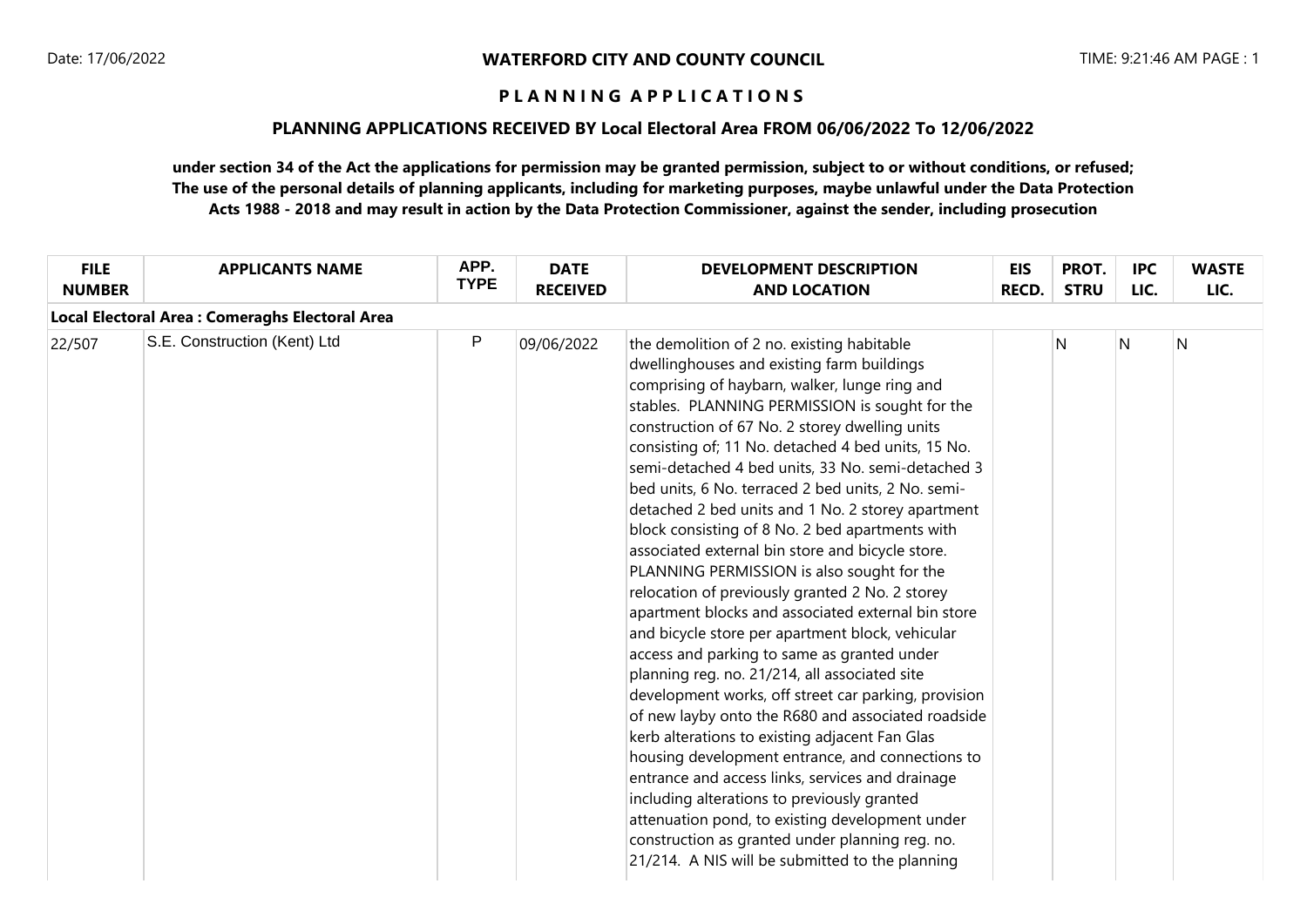### **PLANNING APPLICATIONS RECEIVED BY Local Electoral Area FROM 06/06/2022 To 12/06/2022**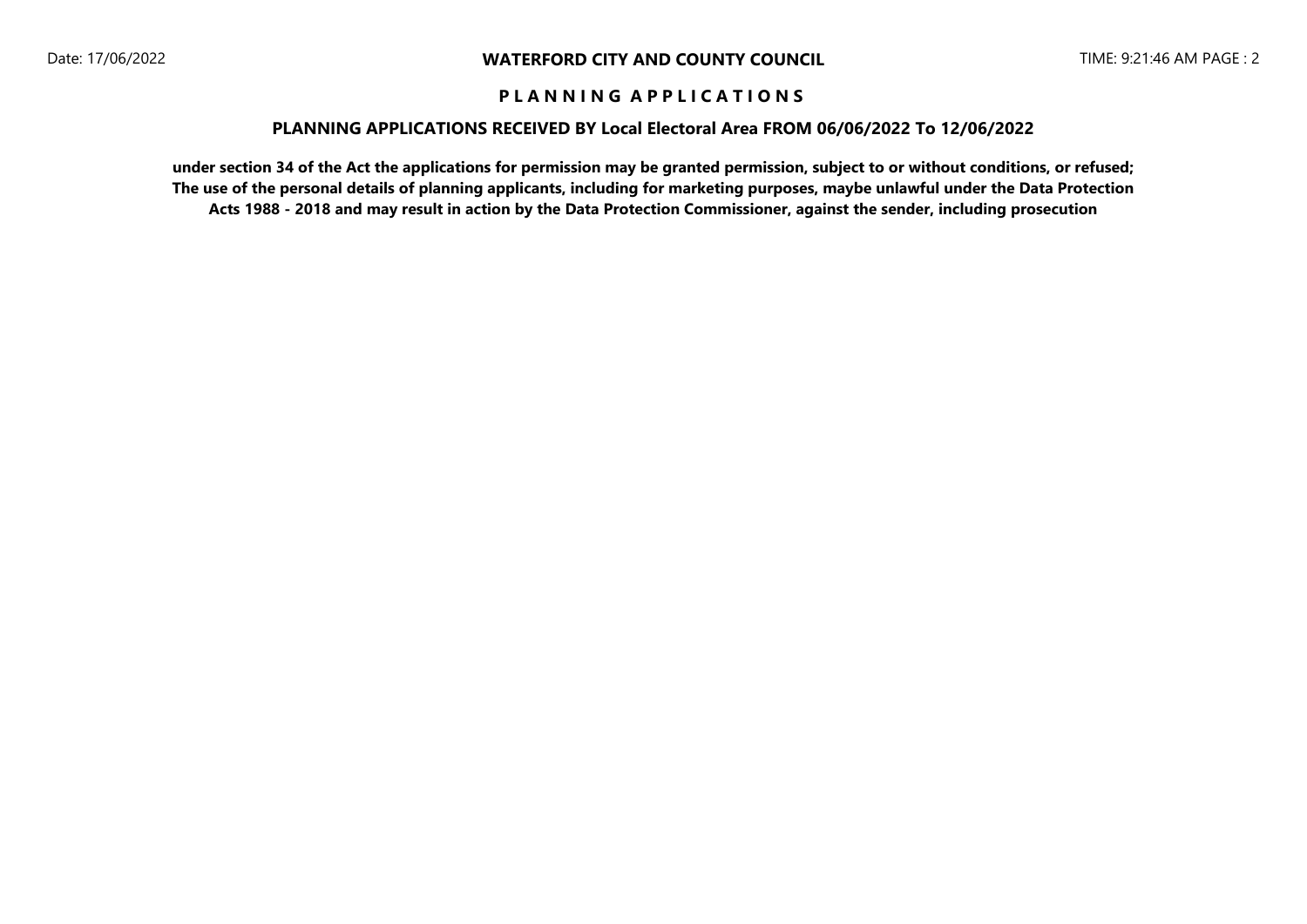### **PLANNING APPLICATIONS RECEIVED BY Local Electoral Area FROM 06/06/2022 To 12/06/2022**

|        |                                |              |            | authority with the application<br>Adamstown<br>Kilmeaden<br>Co. Waterford                                                                                                                                                                                                                                                                                                                                                                                                                                                                          |   |   |                |
|--------|--------------------------------|--------------|------------|----------------------------------------------------------------------------------------------------------------------------------------------------------------------------------------------------------------------------------------------------------------------------------------------------------------------------------------------------------------------------------------------------------------------------------------------------------------------------------------------------------------------------------------------------|---|---|----------------|
| 22/509 | Sarah Meehan and Fergal Weldon | $\mathsf{P}$ | 09/06/2022 | demolish existing dwelling and outhouses and<br>construct a replacement bungalow, garage,<br>entrance, wastewater system, borehole, soakpits and<br>all other associated site works<br>Knockboy<br>Ballinamult<br>Co. Waterford                                                                                                                                                                                                                                                                                                                    | N | N | N              |
| 22/516 | Denis Hayes                    | $\mathsf{P}$ | 10/06/2022 | for the erection of a fully serviced single storey<br>dwelling house and connections to services and<br>drainage, entrance access roadway to existing<br>development under construction as granted under<br>planning reg no. 21/214. Permission also sought for<br>the erection of a stable barn, haybarn, lunge ring,<br>walker, 2no all-weather paddocks, loose housing<br>building and associated site development works<br>including soiled water effluent tank, dungstead,<br>access road and yard<br>Adamstown<br>Kilmeaden<br>Co. Waterford | N | N | N              |
| 22/529 | <b>Thomas Crowley</b>          | E            | 09/06/2022 | EXTENSION OF DURATION of planning file ref.<br>17/448 to construct new single storey dwelling,<br>recessed entrance, waste water treatment system                                                                                                                                                                                                                                                                                                                                                                                                  | N | N | $\overline{N}$ |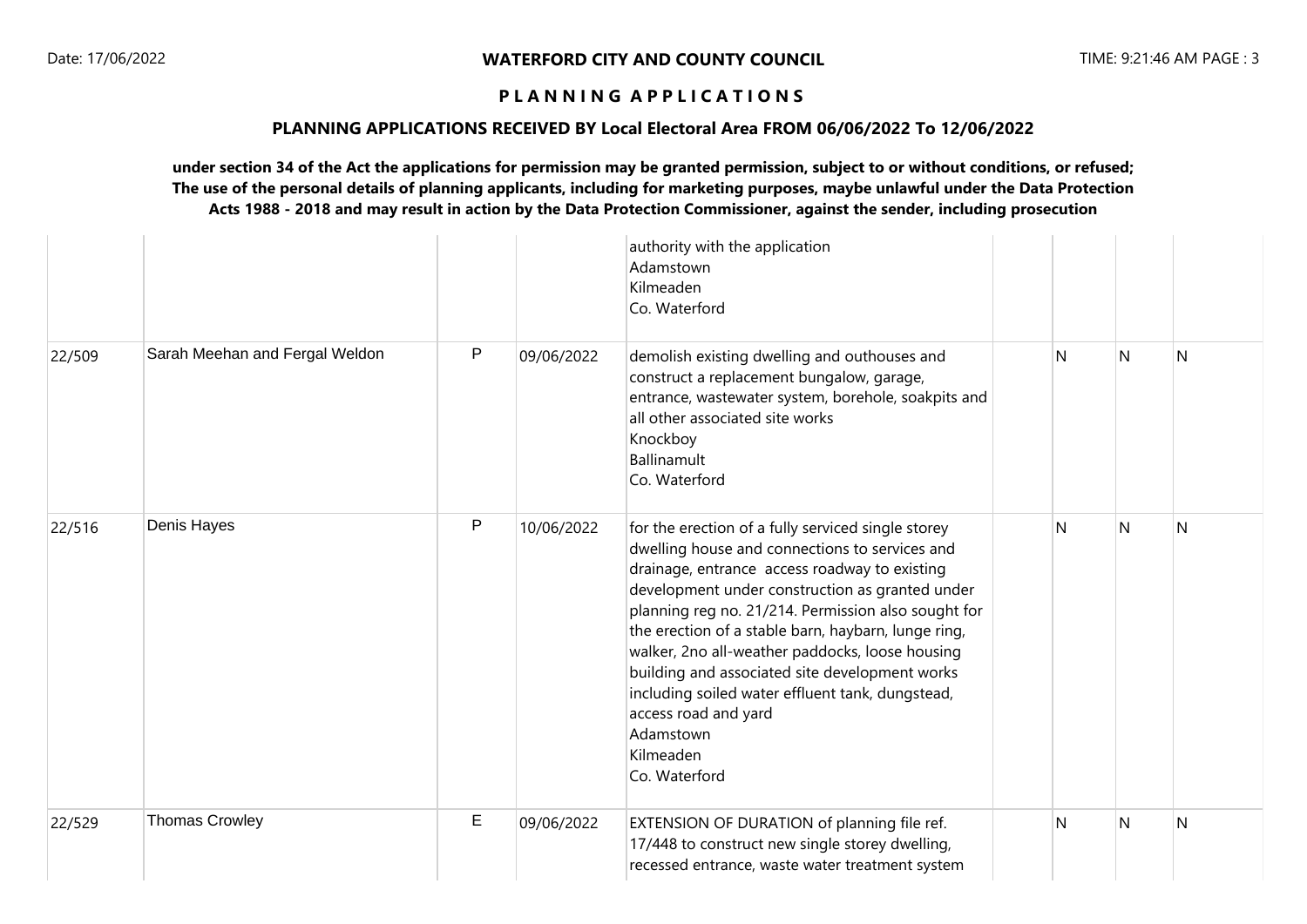### **PLANNING APPLICATIONS RECEIVED BY Local Electoral Area FROM 06/06/2022 To 12/06/2022**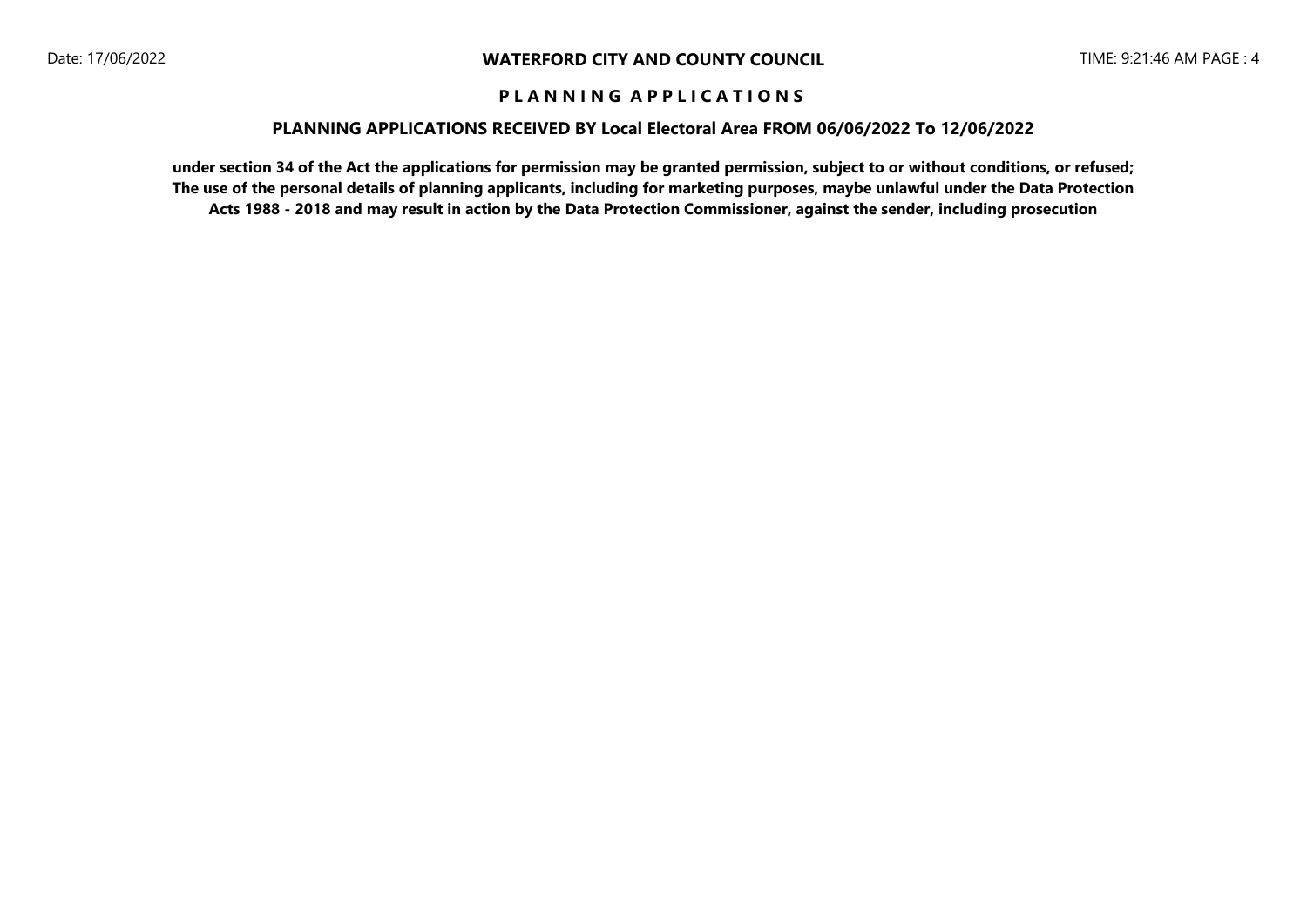#### **PLANNING APPLICATIONS RECEIVED BY Local Electoral Area FROM 06/06/2022 To 12/06/2022**

|                                                              |    | and all associated site works<br>Stradballymore<br>Stradbally<br>Co. Waterford |  |  |
|--------------------------------------------------------------|----|--------------------------------------------------------------------------------|--|--|
| Total for Local Electoral Area : Comeraghs Electoral<br>Area | -4 |                                                                                |  |  |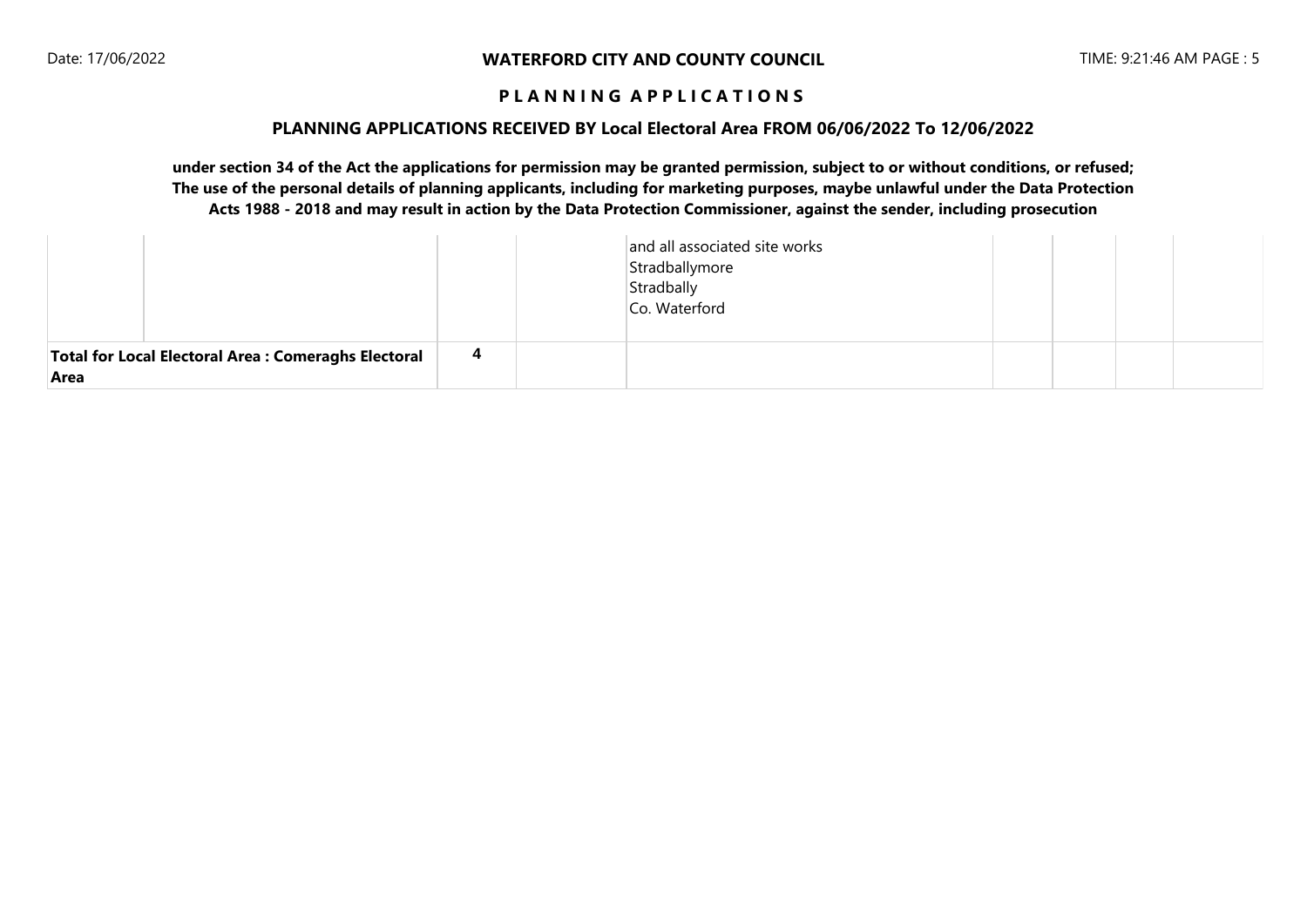### **PLANNING APPLICATIONS RECEIVED BY Local Electoral Area FROM 06/06/2022 To 12/06/2022**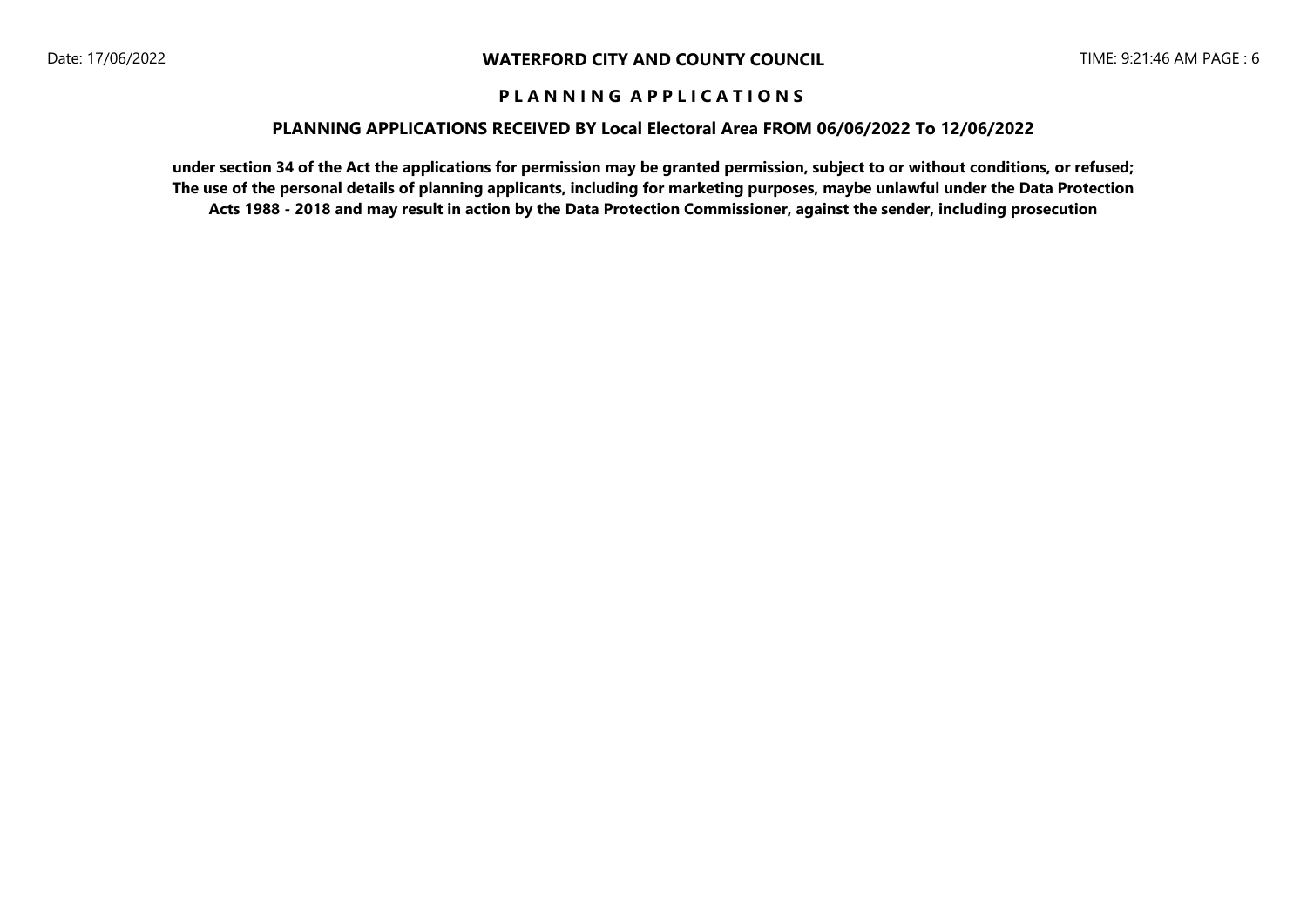## **PLANNING APPLICATIONS RECEIVED BY Local Electoral Area FROM 06/06/2022 To 12/06/2022**

| <b>FILE</b><br><b>NUMBER</b>                             | <b>APPLICANTS NAME</b>  | APP.<br><b>TYPE</b> | <b>DATE</b><br><b>RECEIVED</b> | <b>DEVELOPMENT DESCRIPTION</b><br><b>AND LOCATION</b>                                                                                                                                                                                                                                                                                                                                          | <b>EIS</b><br>RECD. | PROT.<br><b>STRU</b> | <b>IPC</b><br>LIC. | <b>WASTE</b><br>LIC. |  |  |  |  |
|----------------------------------------------------------|-------------------------|---------------------|--------------------------------|------------------------------------------------------------------------------------------------------------------------------------------------------------------------------------------------------------------------------------------------------------------------------------------------------------------------------------------------------------------------------------------------|---------------------|----------------------|--------------------|----------------------|--|--|--|--|
| Local Electoral Area : Dungarvan- Lismore Electoral Area |                         |                     |                                |                                                                                                                                                                                                                                                                                                                                                                                                |                     |                      |                    |                      |  |  |  |  |
| 22/492                                                   | Kereen Quarries Ltd.    | P                   | 08/06/2022                     | PERMISSION for the recycling of construction and<br>demolition materials within the footprint of the<br>existing quarry. The development involves an<br>activity that requires a waste facility permit. An<br>Environmental Impact Assessment Report (EIAR) will<br>be submitted to the planning authority with the<br>application<br>Woodstock and Kereen Lower<br>Cappoquin<br>Co. Waterford | Y                   | N.                   | $\mathsf{N}$       | N                    |  |  |  |  |
| 22/495                                                   | Una O' Riordan          | P                   | 07/06/2022                     | proposal for storage, securing, covering of street<br>furniture outside of stated hours of operation from<br>8:00 am to 7:00 pm<br>4 O' Connel St<br>Dungarvan<br>X35 YP52                                                                                                                                                                                                                     |                     | N                    | $\mathsf{N}$       | N                    |  |  |  |  |
| 22/496                                                   | Niall and Maria Connery | P                   | 07/06/2022                     | for the construction of a new single storey house, a<br>garage, a waste water treatment system and an<br>entrance along with all associated site works<br>Ballycullane<br>Aglish<br>Cappoquin<br>Co. Waterford                                                                                                                                                                                 |                     | N                    | $\mathsf{N}$       | N                    |  |  |  |  |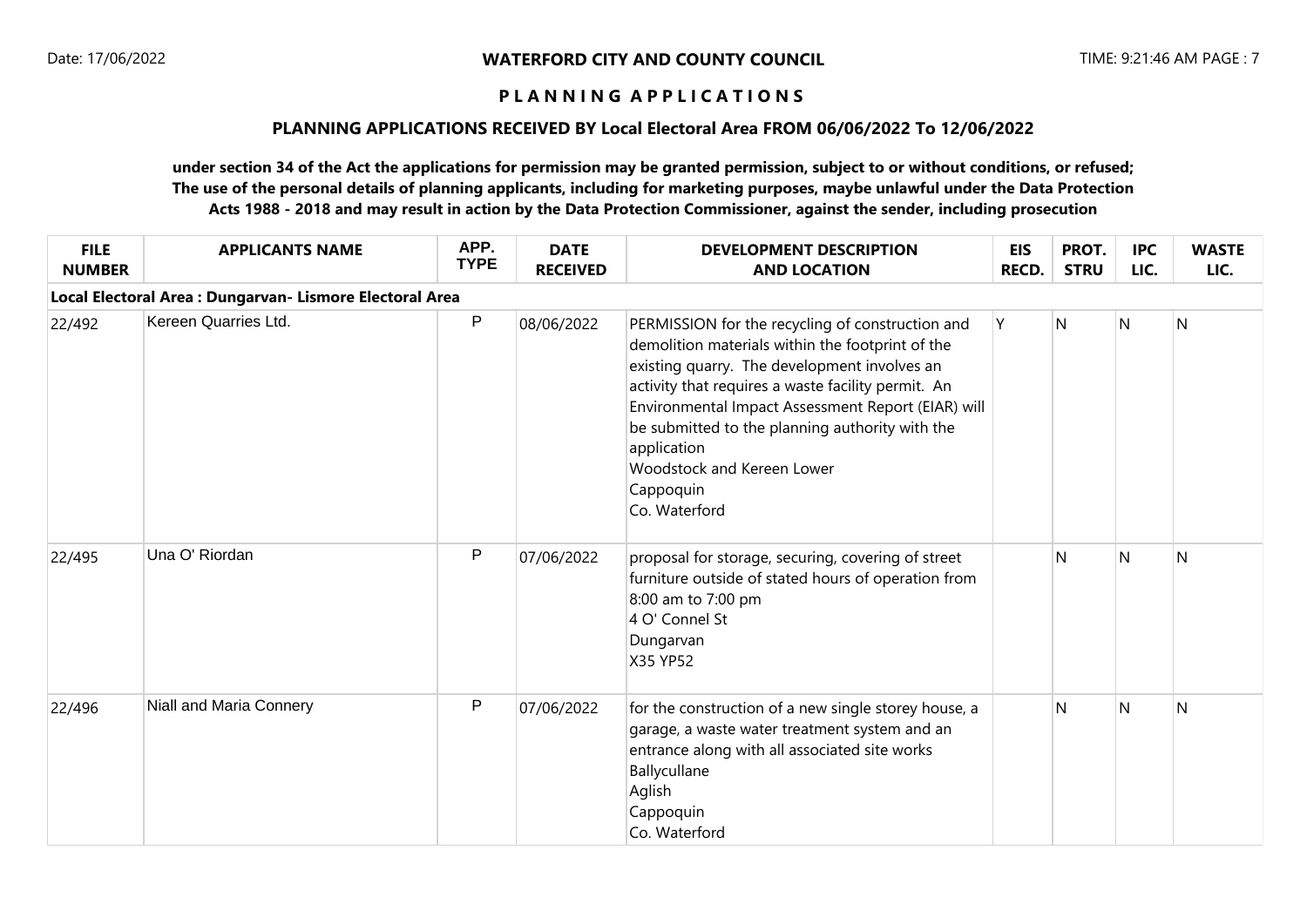### **PLANNING APPLICATIONS RECEIVED BY Local Electoral Area FROM 06/06/2022 To 12/06/2022**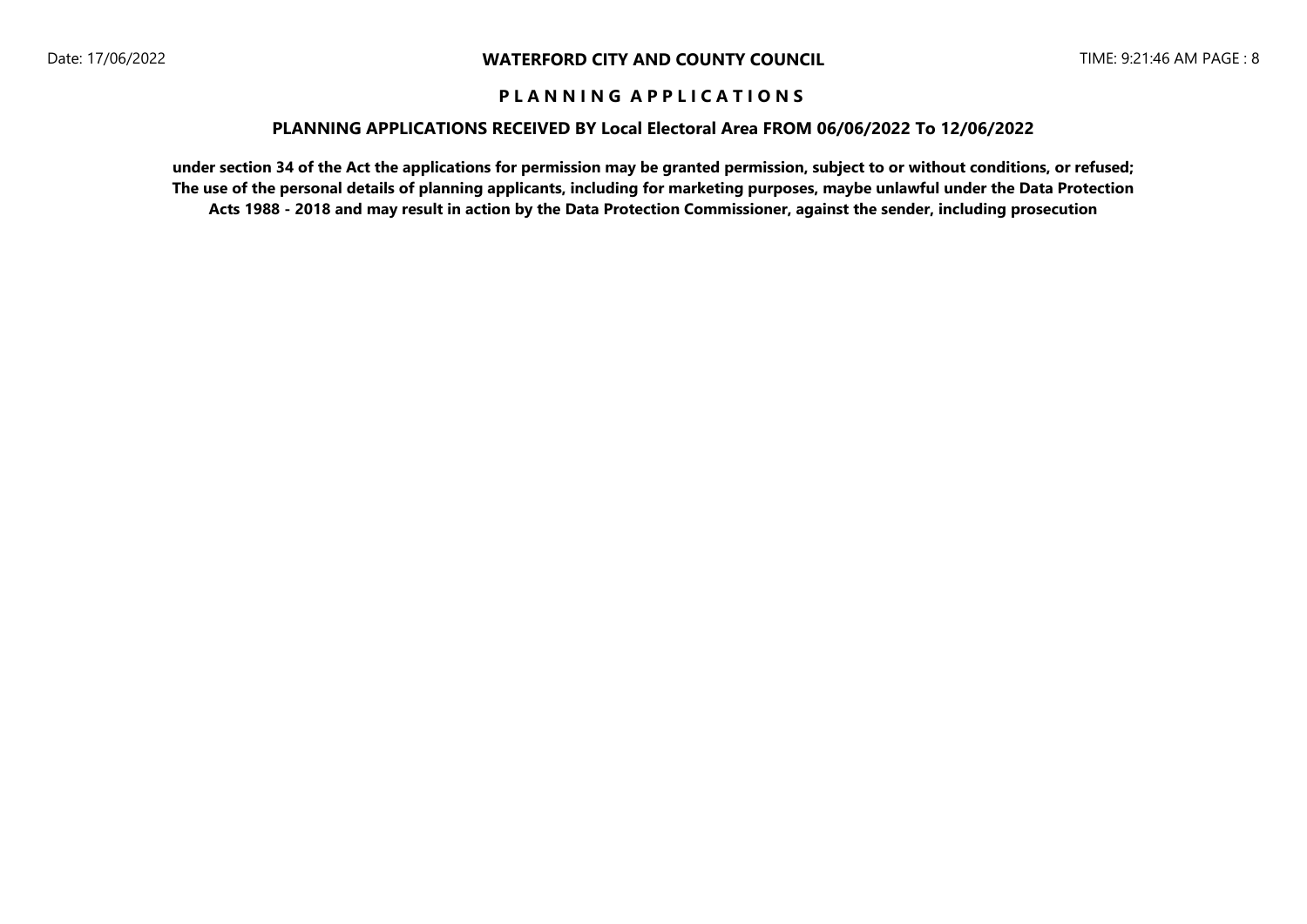## **PLANNING APPLICATIONS RECEIVED BY Local Electoral Area FROM 06/06/2022 To 12/06/2022**

| <b>FILE</b><br><b>NUMBER</b> | <b>APPLICANTS NAME</b>                     | APP.<br><b>TYPE</b> | <b>DATE</b><br><b>RECEIVED</b> | <b>DEVELOPMENT DESCRIPTION</b><br><b>AND LOCATION</b>                                                                                                                               | <b>EIS</b><br>RECD. | PROT.<br><b>STRU</b> | <b>IPC</b><br>LIC. | <b>WASTE</b><br>LIC. |
|------------------------------|--------------------------------------------|---------------------|--------------------------------|-------------------------------------------------------------------------------------------------------------------------------------------------------------------------------------|---------------------|----------------------|--------------------|----------------------|
| 22/502                       | John Walsh                                 | P                   | 07/06/2022                     | for the construction of a new dwelling house,<br>biocycle treatment plant, new well and associated<br>works<br>Concrow, Ballynatray Commons<br>Lackaroe<br>Youghal<br>Co. Waterford |                     | N                    | N                  | N                    |
| 22/504                       | and Jeremiah Conor Walsh Clodagh<br>Carthy | $\mathsf E$         | 08/06/2022                     | extension of permission for Reference number of<br>permission 17/276<br>25 Murphy Place<br>Abbeside<br>Dungarvan<br>Co. Waterford                                                   |                     | $\mathsf{N}$         | N                  | $\mathsf{N}$         |
| 22/505                       | Sean Morrissey                             | P                   | 08/06/2022                     | Split level dwelling house, garage, entrance,<br>connection to mains sewer and water and all<br>ancillary works<br>Helvick<br>Ring<br>Co Waterford                                  |                     | N                    | N                  | N                    |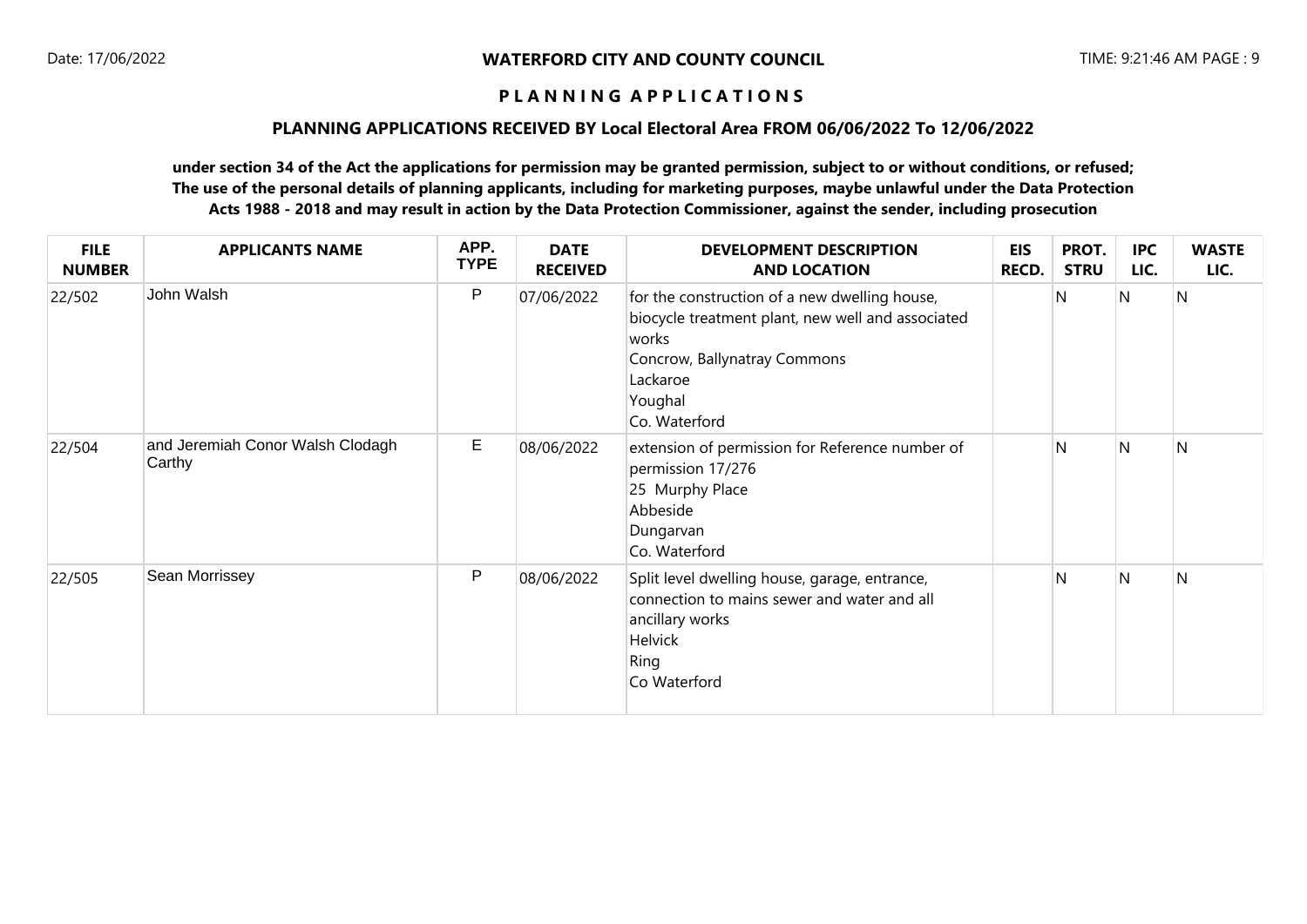### **PLANNING APPLICATIONS RECEIVED BY Local Electoral Area FROM 06/06/2022 To 12/06/2022**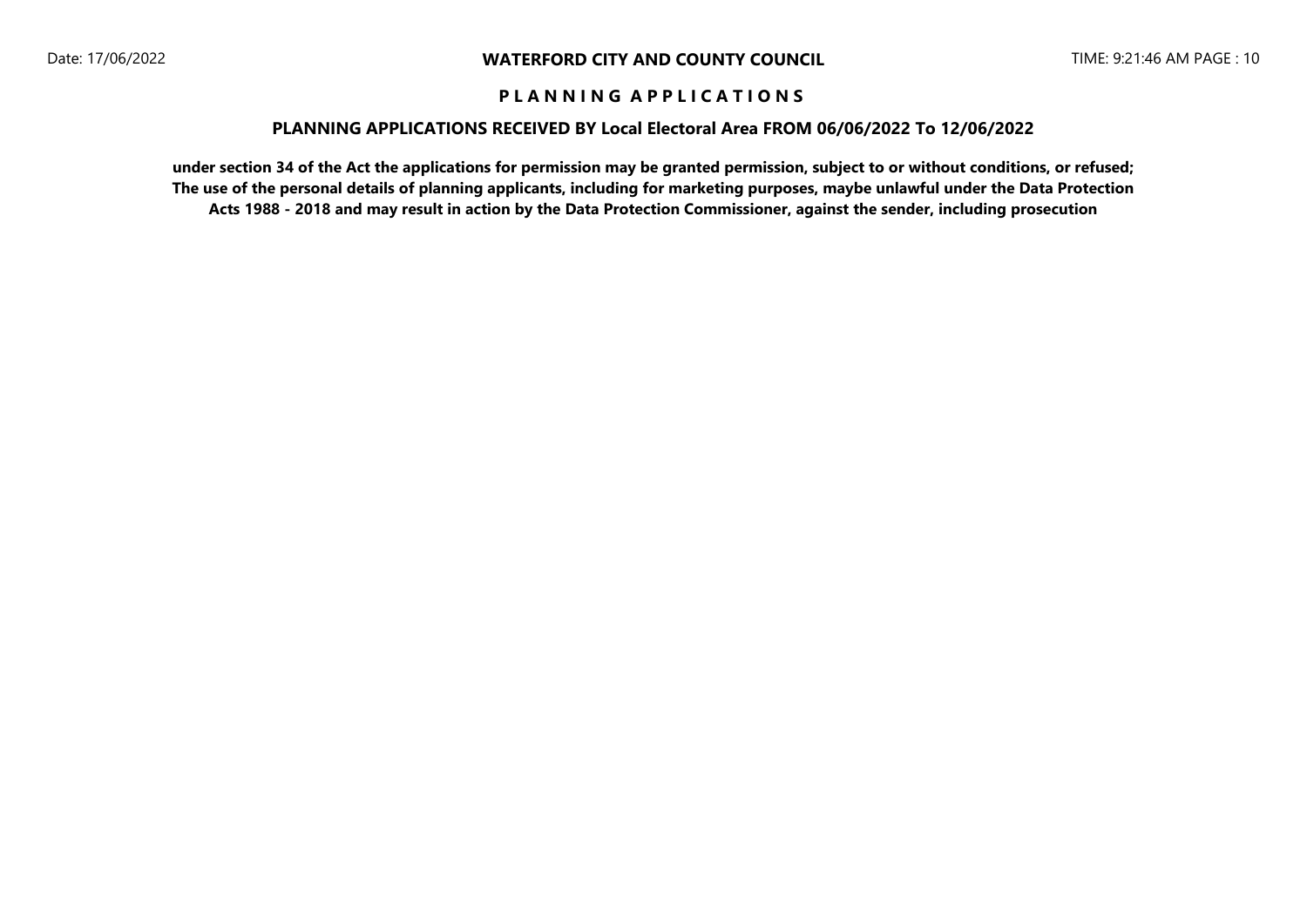### **PLANNING APPLICATIONS RECEIVED BY Local Electoral Area FROM 06/06/2022 To 12/06/2022**

| <b>FILE</b><br><b>NUMBER</b> | <b>APPLICANTS NAME</b>         | APP.<br><b>TYPE</b> | <b>DATE</b><br><b>RECEIVED</b> | <b>DEVELOPMENT DESCRIPTION</b><br><b>AND LOCATION</b>                                                                                                                                                                                                                                              | <b>EIS</b><br><b>RECD.</b> | PROT.<br><b>STRU</b> | <b>IPC</b><br>LIC. | <b>WASTE</b><br>LIC. |
|------------------------------|--------------------------------|---------------------|--------------------------------|----------------------------------------------------------------------------------------------------------------------------------------------------------------------------------------------------------------------------------------------------------------------------------------------------|----------------------------|----------------------|--------------------|----------------------|
| 22/506                       | Denis Ryan and Caitriona Joyce | ${\sf P}$           | 08/06/2022                     | for the construction of a single-storey dwelling<br>house and detached garage with new entrance<br>driveway, wastewater treatment system, and<br>percolation area, along with all ancillary works<br>Rodeen<br>Grange<br>Co Waterford                                                              |                            | N                    | N                  | N                    |
| 22/508                       | <b>Eunice Power</b>            | $\mathsf R$         | 09/06/2022                     | INDEFINITE RETENTION of: 1) car port to side<br>elevation of dwelling house; 2) alterations to rear<br>elevation window and door opes to dwelling house<br>and 3) installation of 2 No. rear elevation Velux<br>rooflights to attic space<br><b>Ballinamuck West</b><br>Dungarvan<br>Co. Waterford |                            | N                    | N                  | N                    |
| 22/510                       | <b>Austin Curran</b>           | ${\sf P}$           | 09/06/2022                     | construct a replacement vehicular entrance to<br>property<br>Whitechurch<br>Cappagh<br>Dungarvan<br>Co. Waterford                                                                                                                                                                                  |                            | N                    | N                  | N                    |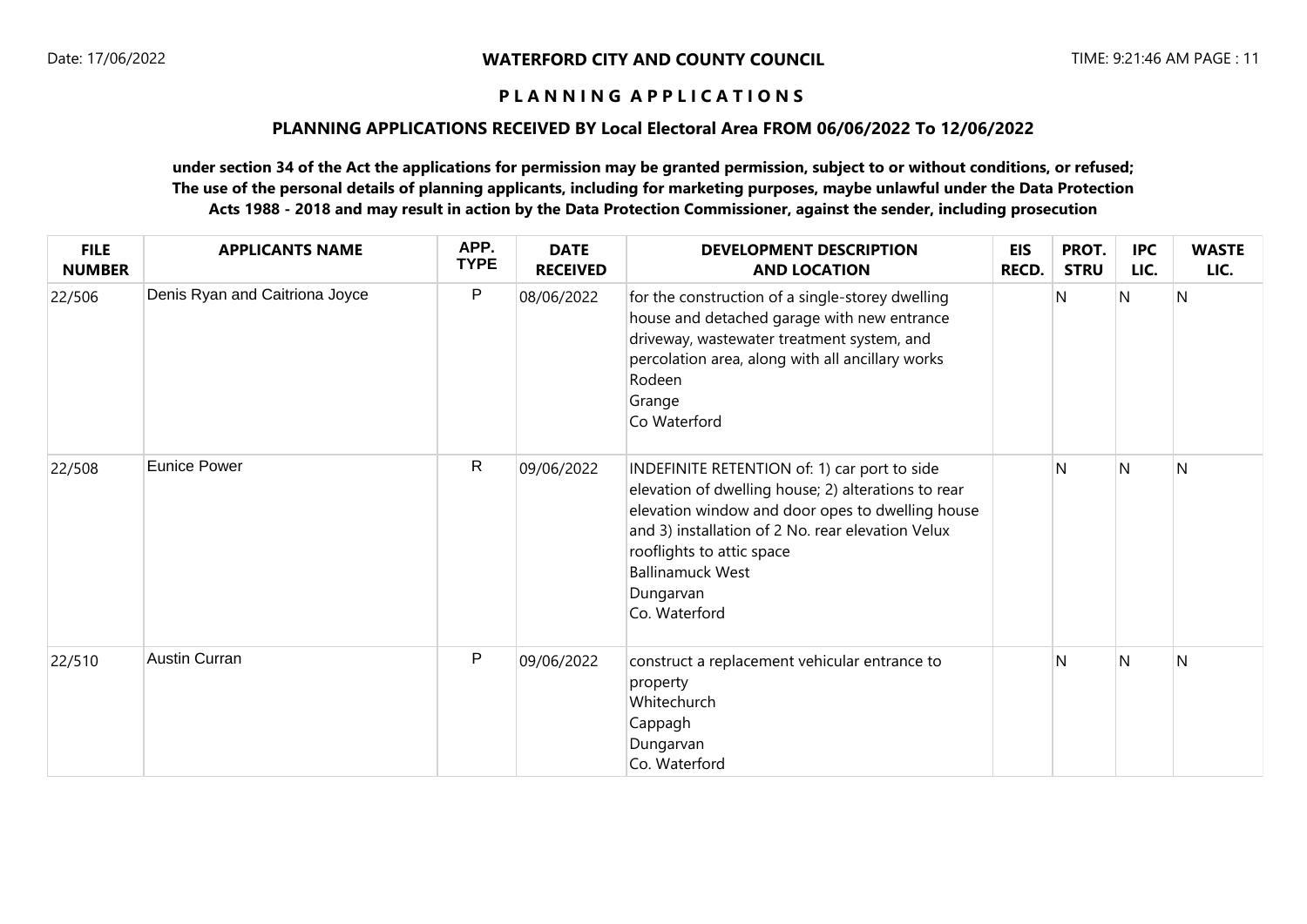### **PLANNING APPLICATIONS RECEIVED BY Local Electoral Area FROM 06/06/2022 To 12/06/2022**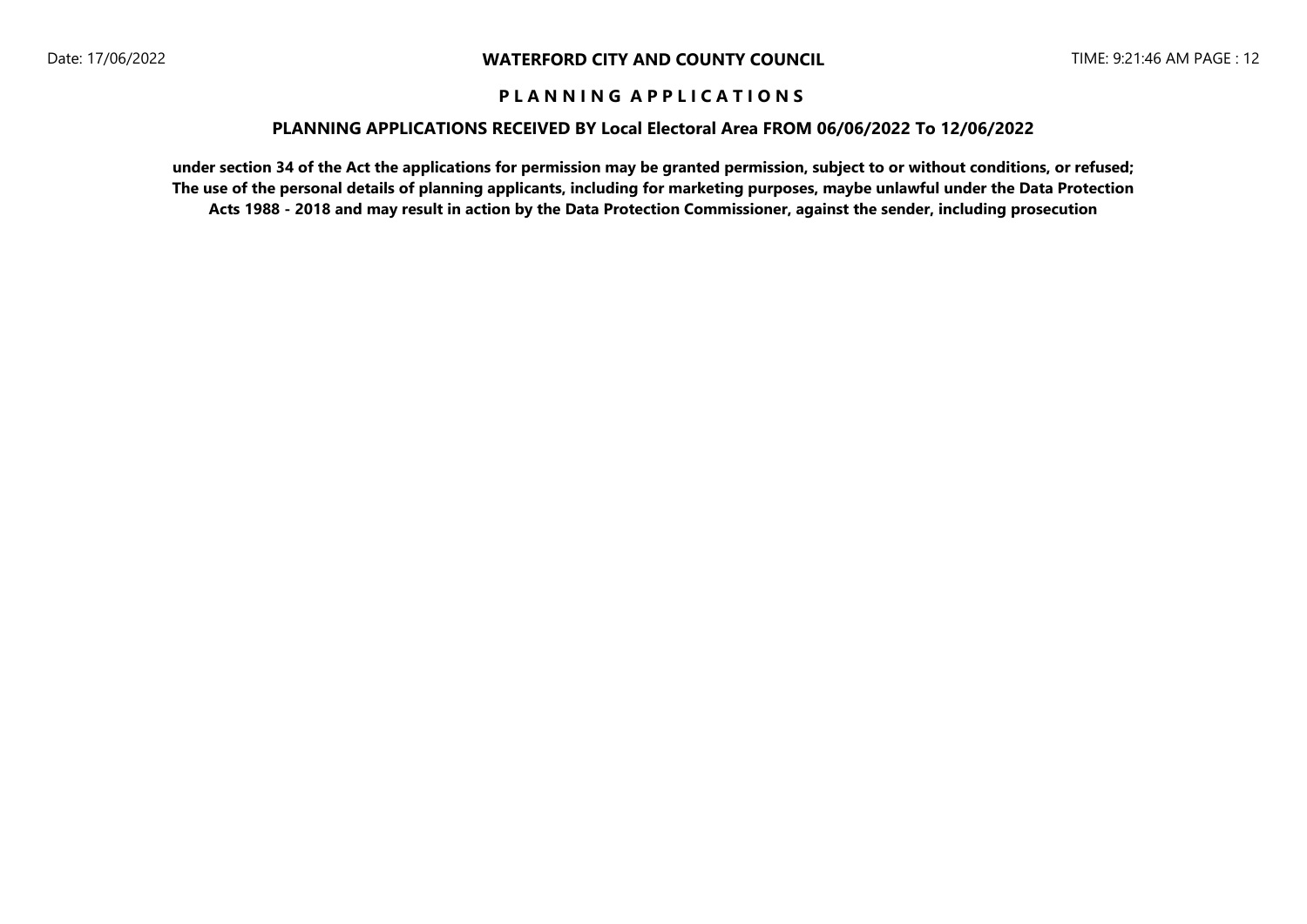### **PLANNING APPLICATIONS RECEIVED BY Local Electoral Area FROM 06/06/2022 To 12/06/2022**

| <b>FILE</b><br><b>NUMBER</b> | <b>APPLICANTS NAME</b>                                     | APP.<br><b>TYPE</b> | <b>DATE</b><br><b>RECEIVED</b> | <b>DEVELOPMENT DESCRIPTION</b><br><b>AND LOCATION</b>                                                                                                                                                                                                              | EIS<br><b>RECD.</b> | PROT.<br><b>STRU</b> | <b>IPC</b><br>LIC. | <b>WASTE</b><br>LIC. |
|------------------------------|------------------------------------------------------------|---------------------|--------------------------------|--------------------------------------------------------------------------------------------------------------------------------------------------------------------------------------------------------------------------------------------------------------------|---------------------|----------------------|--------------------|----------------------|
| 22/511                       | Kevin O'Brien                                              | P                   | 09/06/2022                     | the construction of a new single storey house, a<br>garage, a waste water treatment system, a bored<br>well and an entrance along with all associated site<br>works<br>Grallagh Upper<br>Grange<br>Co. Waterford                                                   |                     | N                    | N                  | N                    |
| 22/512                       | Frank and Michaela O'Rourke                                | P                   | 09/06/2022                     | remove an existing agricultural building and<br>development of a dormer bungalow, garage,<br>driveway entrance, waste water treatment system,<br>percolation area, borewell, landscaping and all<br>associated site works<br>Kilmore<br>Clashmore<br>Co. Waterford |                     | N                    | N.                 | N                    |
| <b>Electoral Area</b>        | <b>Total for Local Electoral Area : Dungarvan- Lismore</b> | 11                  |                                |                                                                                                                                                                                                                                                                    |                     |                      |                    |                      |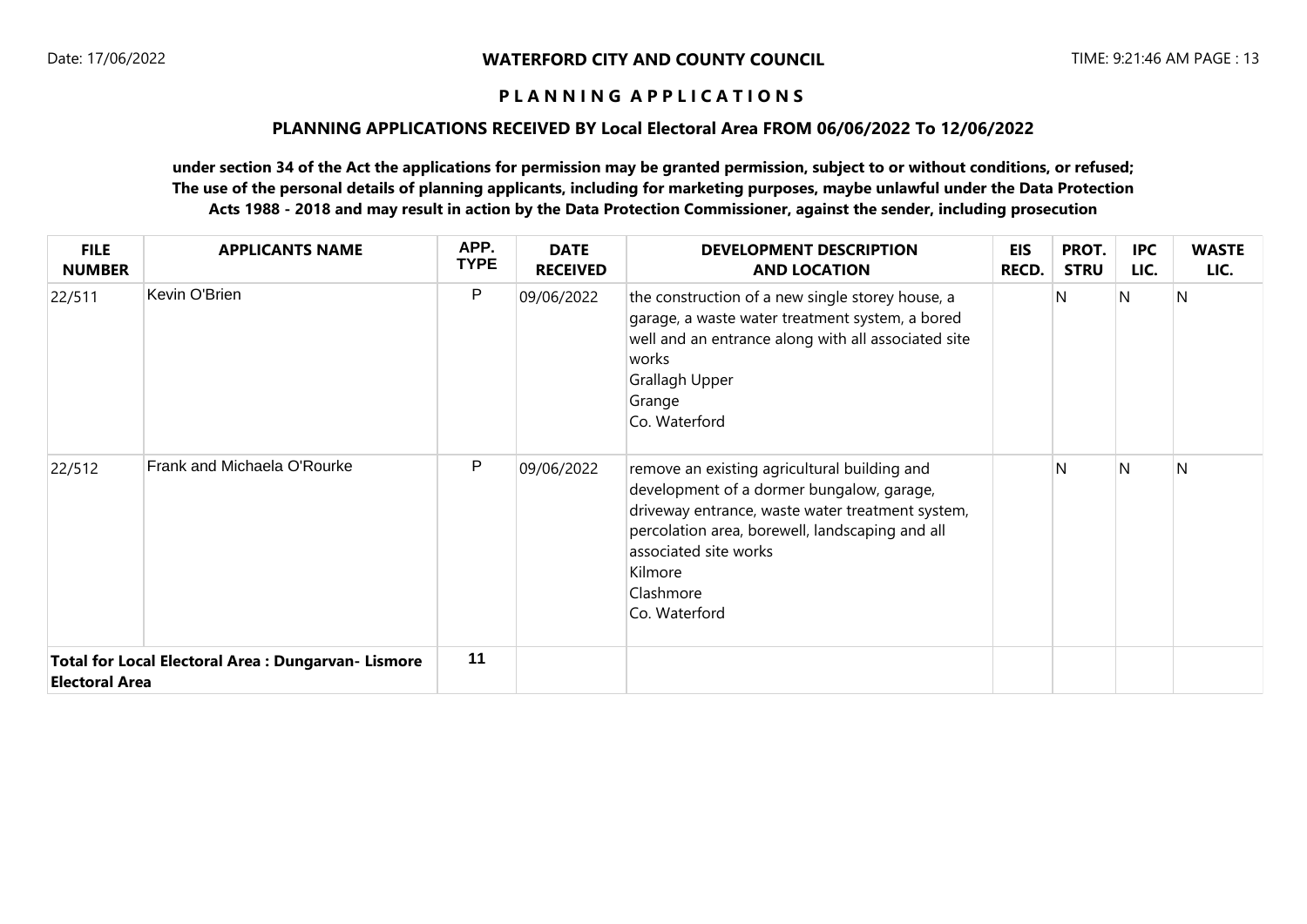### **PLANNING APPLICATIONS RECEIVED BY Local Electoral Area FROM 06/06/2022 To 12/06/2022**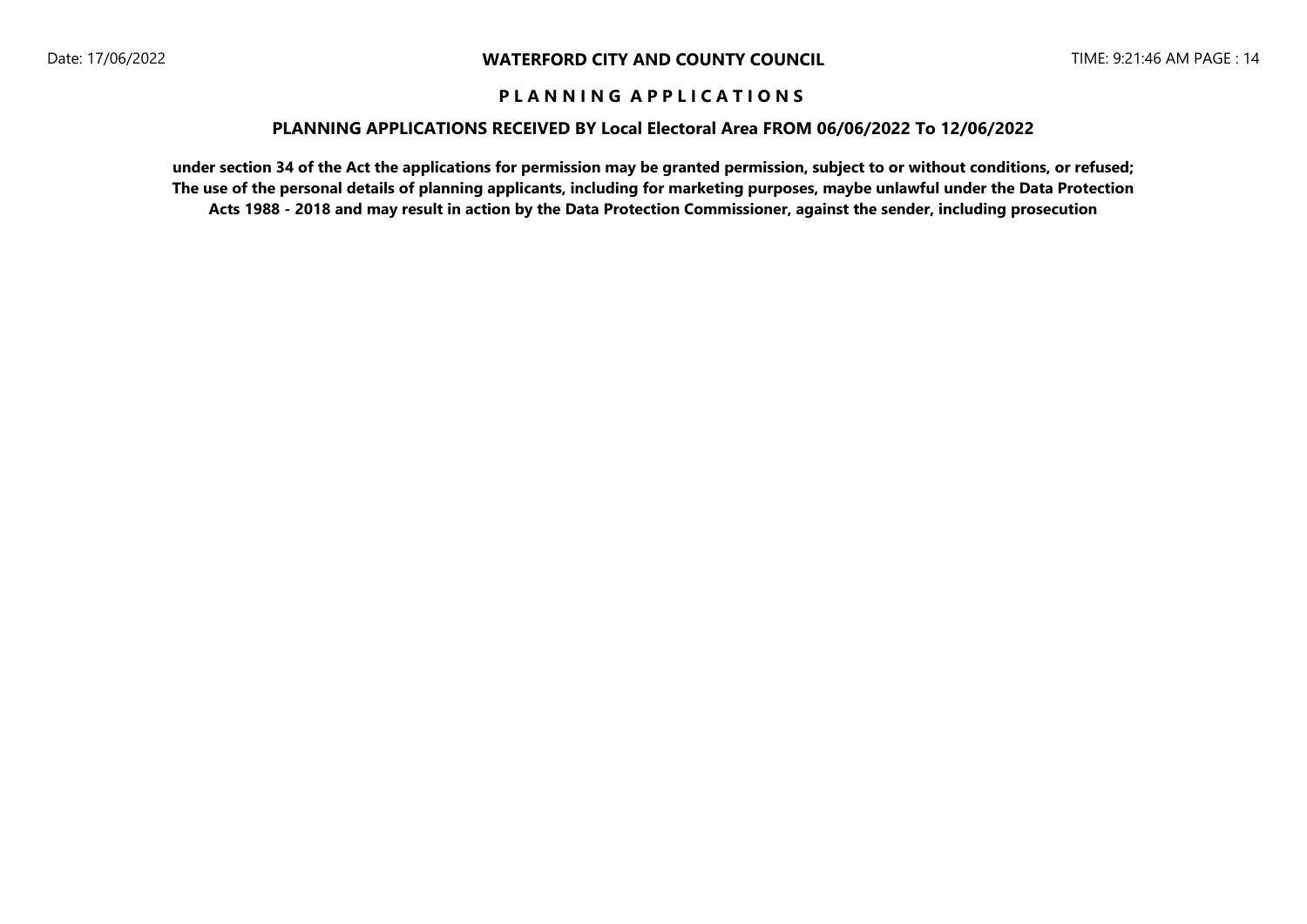## **PLANNING APPLICATIONS RECEIVED BY Local Electoral Area FROM 06/06/2022 To 12/06/2022**

| <b>FILE</b><br><b>NUMBER</b> | <b>APPLICANTS NAME</b>                             | APP.<br><b>TYPE</b> | <b>DATE</b><br><b>RECEIVED</b> | <b>DEVELOPMENT DESCRIPTION</b><br><b>AND LOCATION</b>                                                                                                                                                                                                | <b>EIS</b><br><b>RECD.</b> | PROT.<br><b>STRU</b> | <b>IPC</b><br>LIC. | <b>WASTE</b><br>LIC. |
|------------------------------|----------------------------------------------------|---------------------|--------------------------------|------------------------------------------------------------------------------------------------------------------------------------------------------------------------------------------------------------------------------------------------------|----------------------------|----------------------|--------------------|----------------------|
|                              | Local Electoral Area : Metropolitan Electoral Area |                     |                                |                                                                                                                                                                                                                                                      |                            |                      |                    |                      |
| 22/493                       | Eddie Power JCB Hire LTD                           | ${\sf P}$           | 07/06/2022                     | for the infill of existing agricultural lands with inert<br>soil and stones (EU Waste Class 17 05 04) together<br>with all associated site development works<br>Carriglong<br>Tramore<br>Co. Waterford                                               |                            | N                    | N                  | $\overline{N}$       |
| 22/494                       | Declan Coffey                                      | $\mathsf{P}$        | 07/06/2022                     | is required to re-develop, renovate and extend the<br>existing walled remains of a cottage as well as<br>provide a wastewater treatment system, polishing<br>filter, entrance and ancillary site works<br>Kilmacomb<br>Dunmore East<br>Co. Waterford |                            | N                    | N                  | N                    |
| 22/497                       | Laura & David Hutchinson                           | ${\sf P}$           | 07/06/2022                     | for sub-division of the site and Outline Planning<br>Permission for a dwelling with waste water<br>treatment system and all associated site works<br>Auskurra Big<br>Dunmore East<br>Co Waterford                                                    |                            | N                    | N                  | N                    |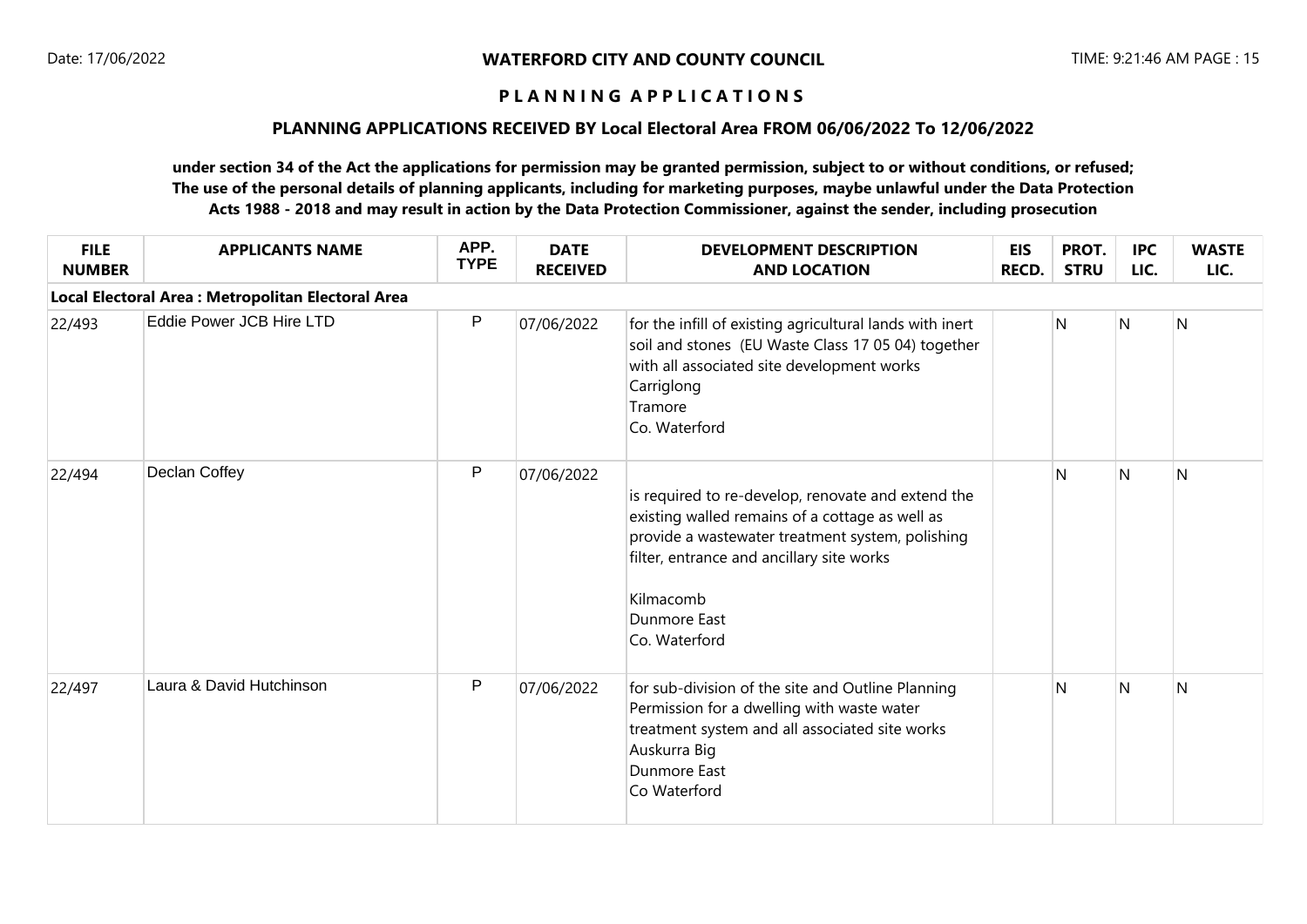### **PLANNING APPLICATIONS RECEIVED BY Local Electoral Area FROM 06/06/2022 To 12/06/2022**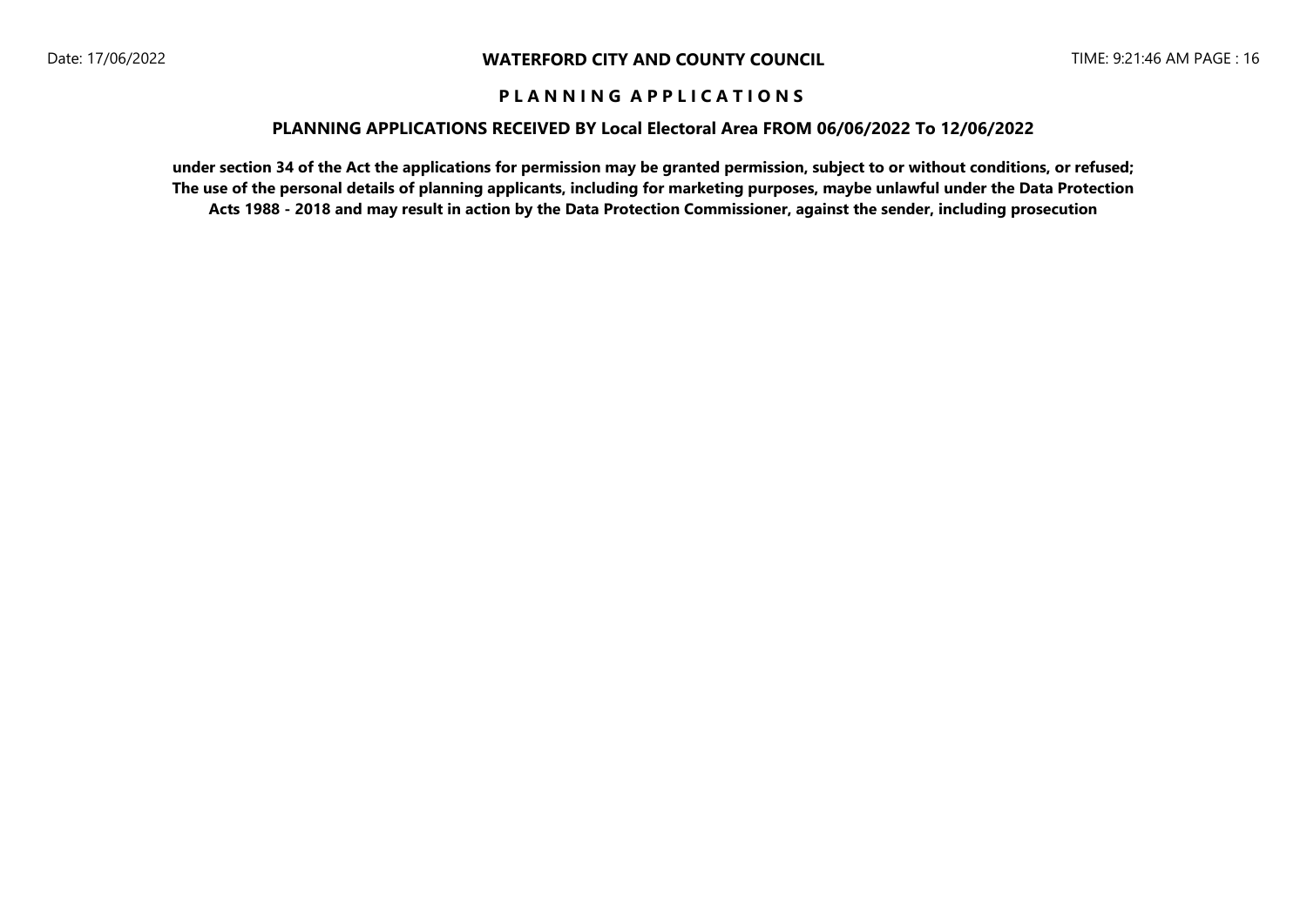## **PLANNING APPLICATIONS RECEIVED BY Local Electoral Area FROM 06/06/2022 To 12/06/2022**

| <b>FILE</b><br><b>NUMBER</b> | <b>APPLICANTS NAME</b>                     | APP.<br><b>TYPE</b> | <b>DATE</b><br><b>RECEIVED</b> | <b>DEVELOPMENT DESCRIPTION</b><br><b>AND LOCATION</b>                                                                                                                                                                                                                                                                                                                      | <b>EIS</b><br>RECD. | PROT.<br><b>STRU</b> | <b>IPC</b><br>LIC. | <b>WASTE</b><br>LIC. |
|------------------------------|--------------------------------------------|---------------------|--------------------------------|----------------------------------------------------------------------------------------------------------------------------------------------------------------------------------------------------------------------------------------------------------------------------------------------------------------------------------------------------------------------------|---------------------|----------------------|--------------------|----------------------|
| 22/500                       | Ciara O Hare & John Whitty                 | $\mathsf{P}$        | 07/06/2022                     | for the construction of a dormer dwelling and shed,<br>together with wastewater treatment and percolation<br>area, soakaways, constructing new vehicular<br>entrance onto local road, connection to water<br>mains, boundary treatment and all associated site<br>works<br>Old Bog Road<br>Killowen<br>Tramore<br>Co. Waterford                                            |                     | N                    | N                  | N                    |
| 22/501                       | Tramore Community Care- Meals on<br>Wheels | $\mathsf{P}$        | 07/06/2022                     | for conversion of existing roof space into drop-in<br>centre to enable extension of current services for<br>the elderly including elevator and extension of<br>existing fire escape to this converted floor to south<br>side of building together with all necessary internal<br>modifications and external site works<br>Pond Road<br>Tramore<br>Co Waterford<br>X91 W7YR |                     | N                    | N                  | N                    |
| 22/503                       | Brendan Heaslip                            | $\mathsf{R}$        | 08/06/2022                     | INDEFINITE RETENTION of the single storey<br>extension to the side and rear<br>4 The Grove<br>Ferrybank<br>Waterford                                                                                                                                                                                                                                                       |                     | $\mathsf{N}$         | N                  | N                    |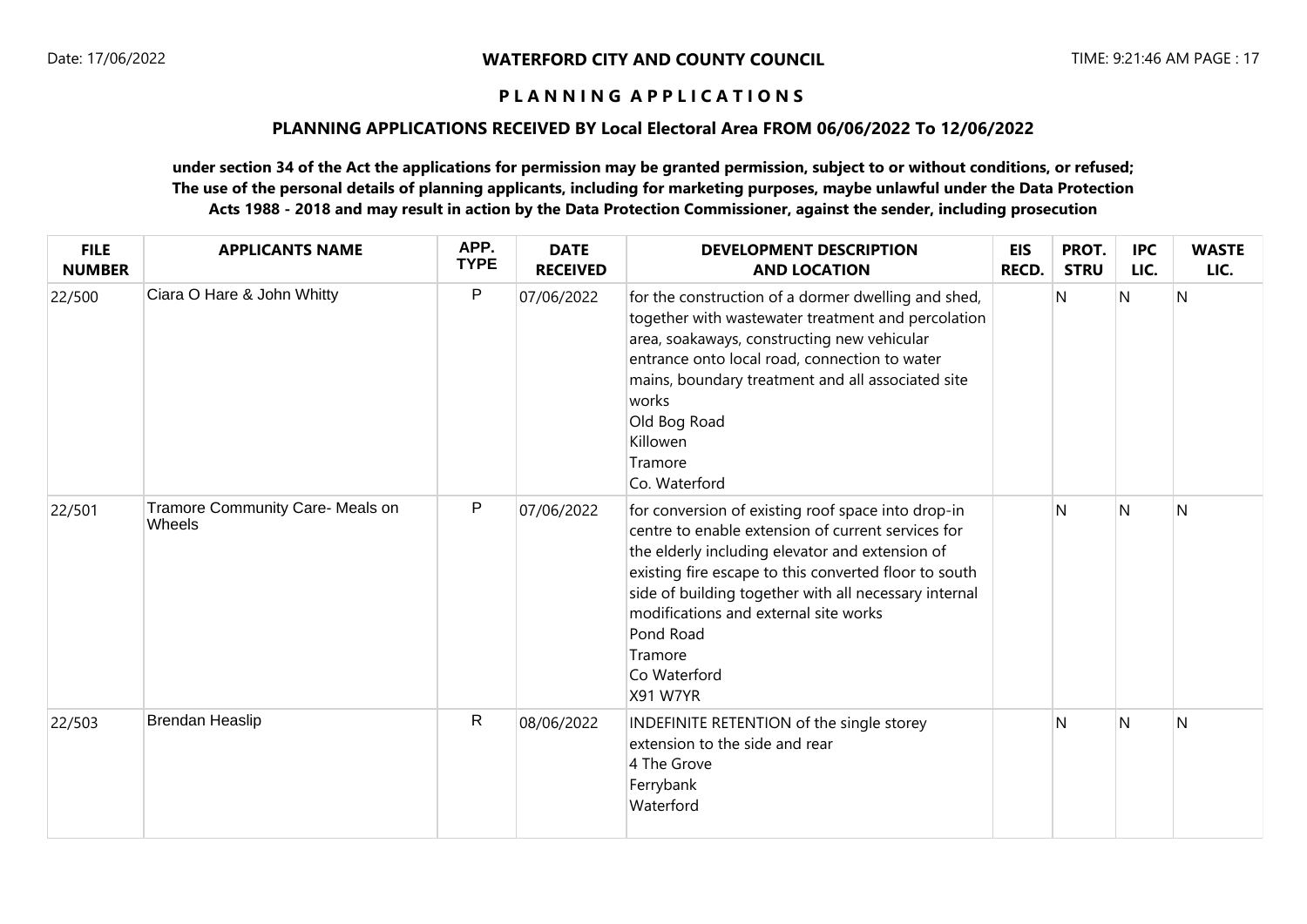### **PLANNING APPLICATIONS RECEIVED BY Local Electoral Area FROM 06/06/2022 To 12/06/2022**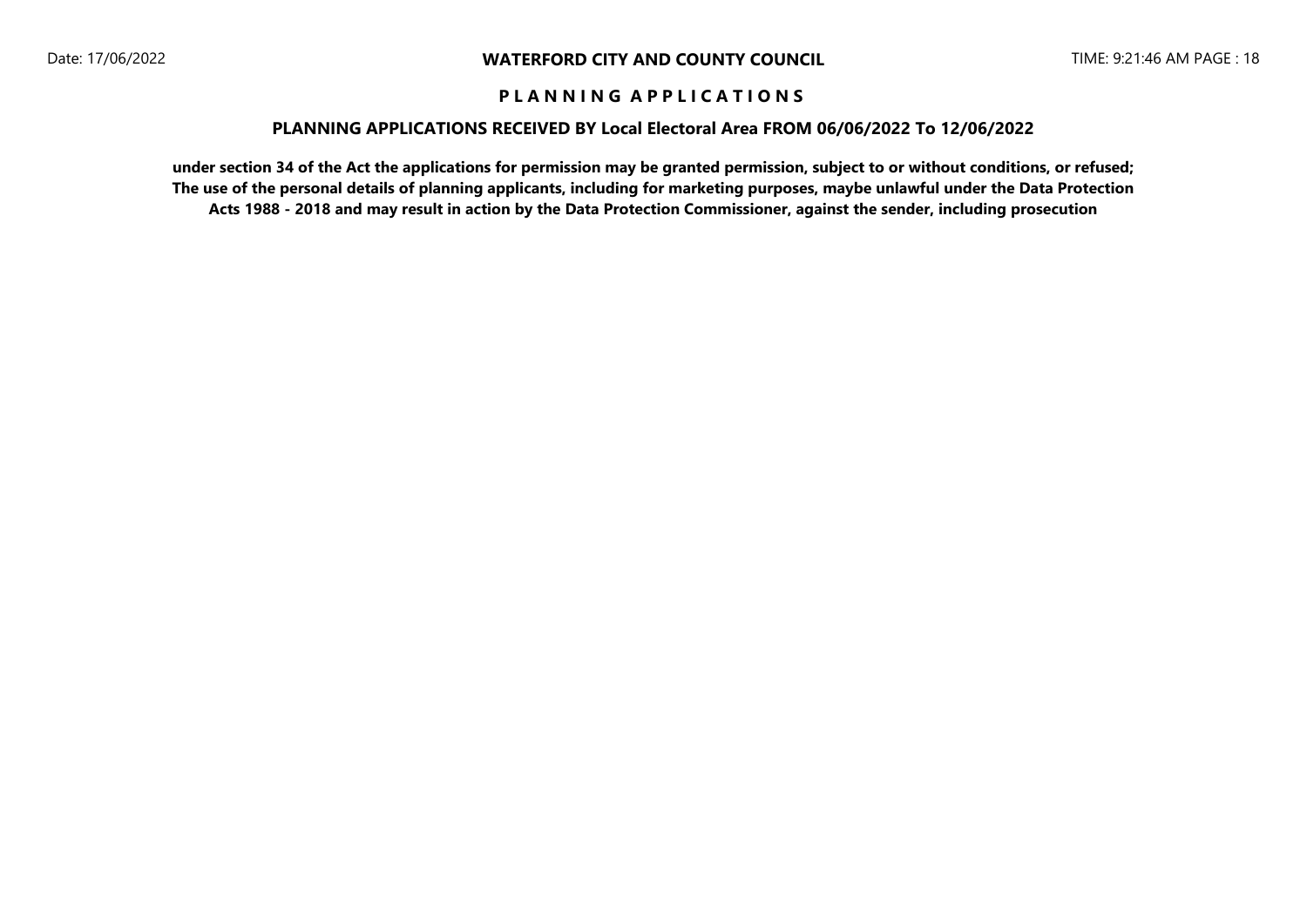### **PLANNING APPLICATIONS RECEIVED BY Local Electoral Area FROM 06/06/2022 To 12/06/2022**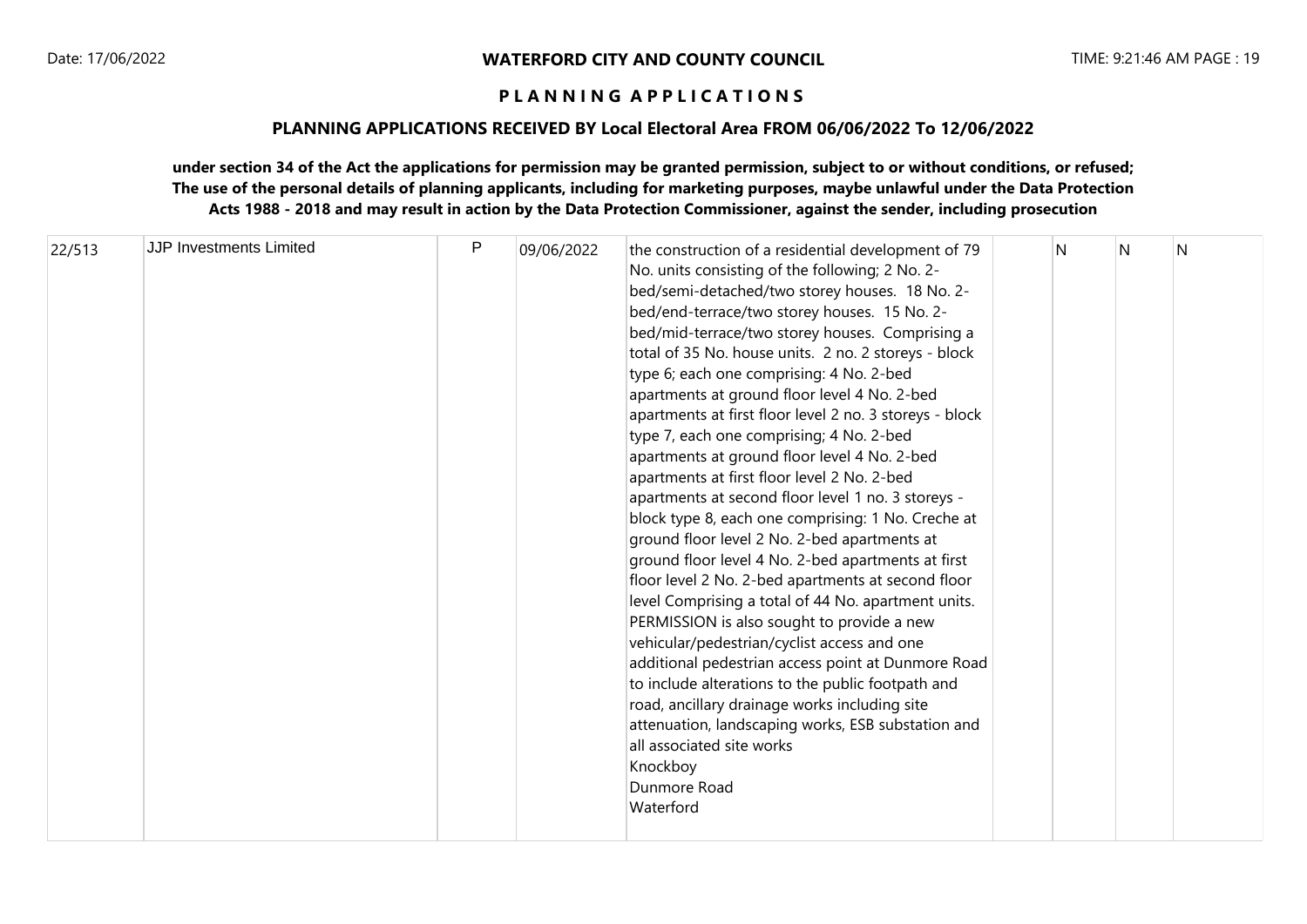### **PLANNING APPLICATIONS RECEIVED BY Local Electoral Area FROM 06/06/2022 To 12/06/2022**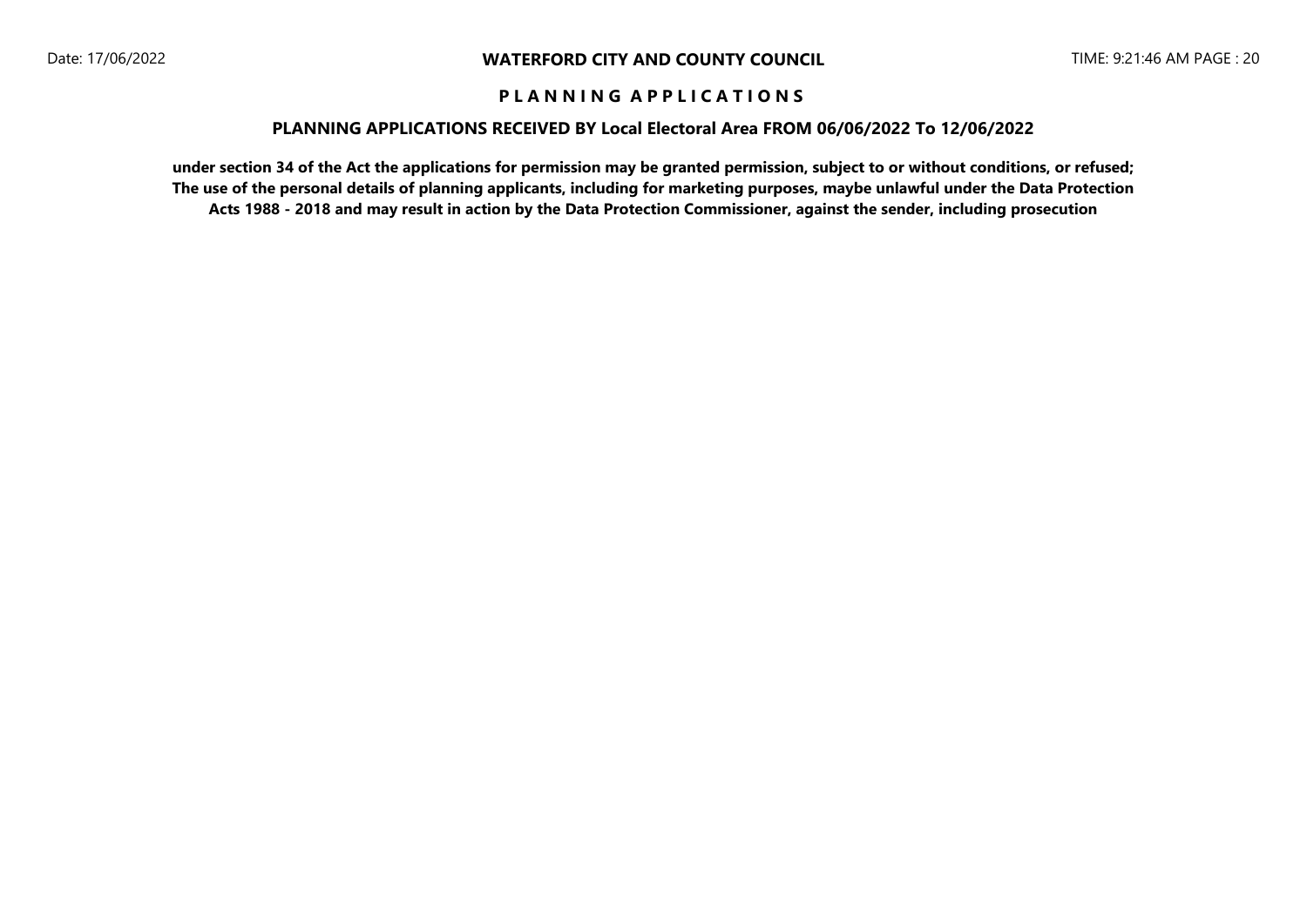## **PLANNING APPLICATIONS RECEIVED BY Local Electoral Area FROM 06/06/2022 To 12/06/2022**

| <b>FILE</b><br><b>NUMBER</b> | <b>APPLICANTS NAME</b>        | APP.<br><b>TYPE</b> | <b>DATE</b><br><b>RECEIVED</b> | <b>DEVELOPMENT DESCRIPTION</b><br><b>AND LOCATION</b>                                                                                                                                                                                                             | <b>EIS</b><br><b>RECD.</b> | PROT.<br><b>STRU</b> | <b>IPC</b><br>LIC. | <b>WASTE</b><br>LIC. |
|------------------------------|-------------------------------|---------------------|--------------------------------|-------------------------------------------------------------------------------------------------------------------------------------------------------------------------------------------------------------------------------------------------------------------|----------------------------|----------------------|--------------------|----------------------|
| 22/514                       | Sutherland John               | $\mathsf R$         | 10/06/2022                     | for; a. An enclosed 3 square meter front porch. b. A<br>53 square meter single storey home office and<br>games room structure. C. A 25 square meter pressed<br>metal garage / store. d. And all associated site works<br>Whitefield<br>Annestown<br>Co. Waterford |                            | N                    | N                  | N                    |
| 22/515                       | <b>Helping Hand Waterford</b> | R                   | 10/06/2022                     | of change of use from retail to outreach/support<br>centre for homeless persons at ground floor unit<br>28 Mary Street<br>Waterford<br>Co. Waterford                                                                                                              |                            | N                    | $\mathsf{N}$       | N                    |
| 22/517                       | Joyce Sinnott                 | $\mathsf{P}$        | 10/06/2022                     | construct a single storey extension to the rear of<br>existing dormer dwelling and all associated works<br>No. 5 Ashley Mews<br>Cleaboy<br>Waterford                                                                                                              |                            | N                    | N                  | N                    |
| 22/518                       | Sue Jackman                   | $\mathsf{P}$        | 10/06/2022                     | extend and alter an existing dwelling house<br>1 St. Ledger Villas<br>Doneraile Place<br>Tramore<br>Co. Waterford, X91 P089                                                                                                                                       |                            | N                    | N                  | N                    |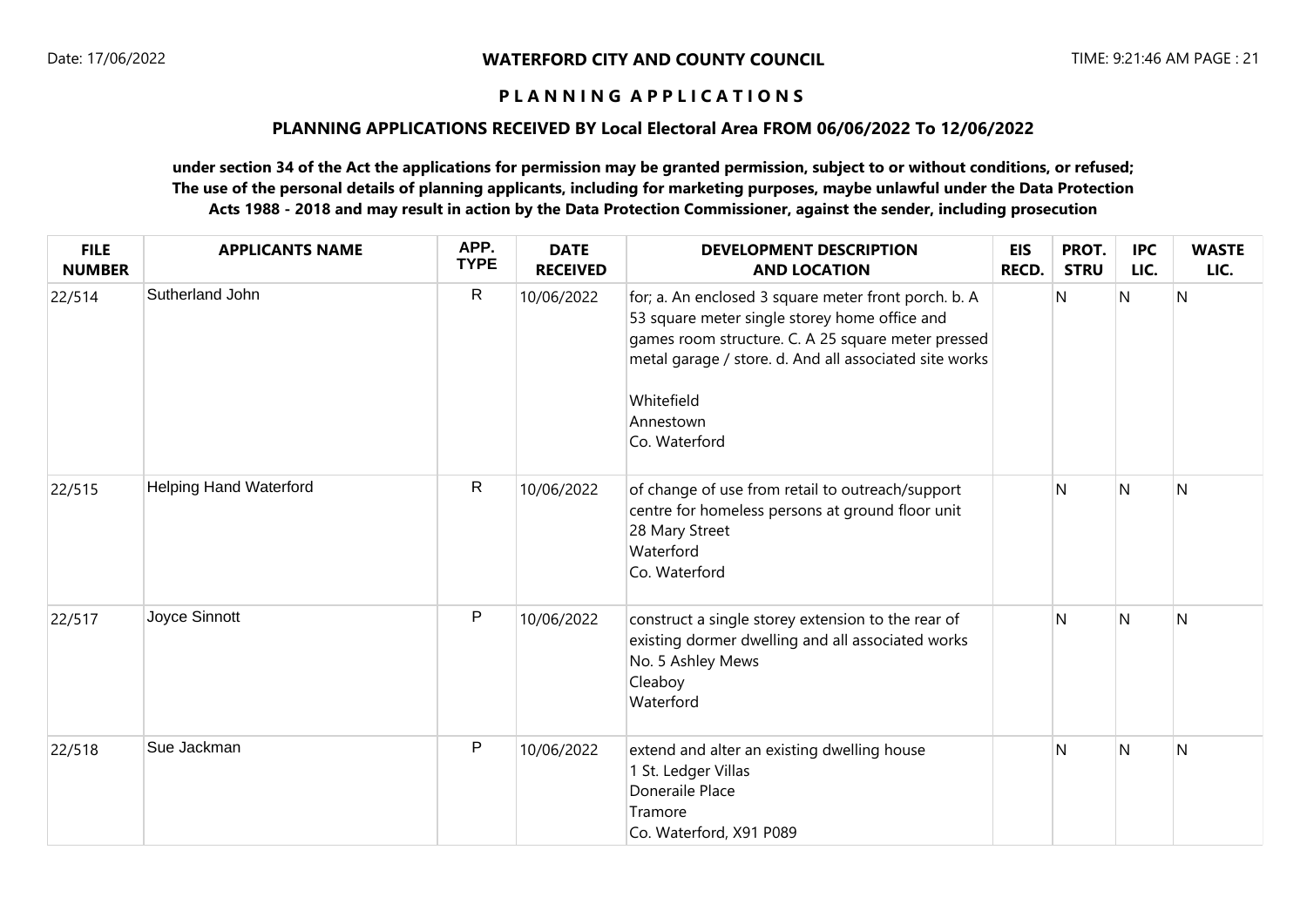### **PLANNING APPLICATIONS RECEIVED BY Local Electoral Area FROM 06/06/2022 To 12/06/2022**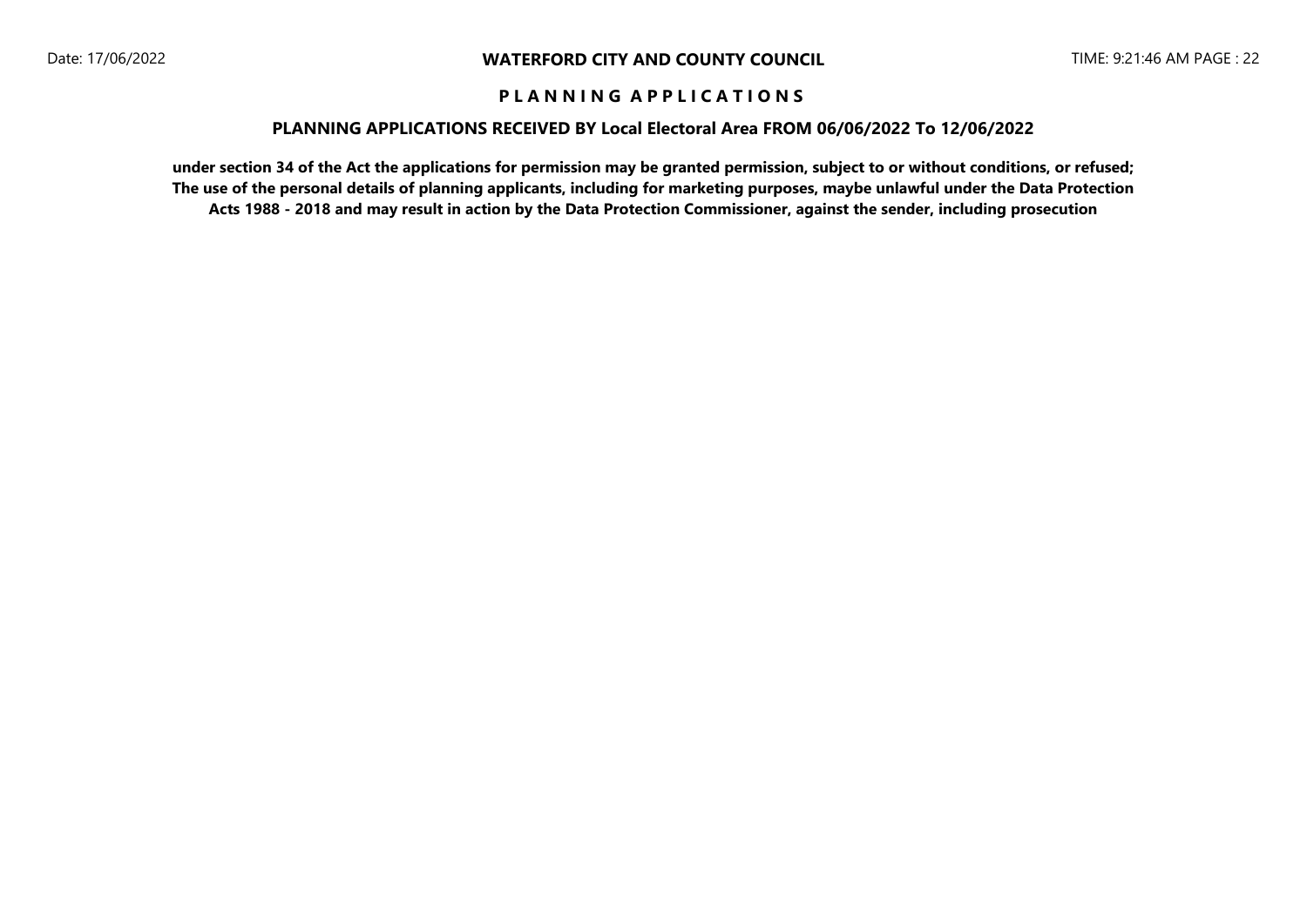### **PLANNING APPLICATIONS RECEIVED BY Local Electoral Area FROM 06/06/2022 To 12/06/2022**

**under section 34 of the Act the applications for permission may be granted permission, subject to or without conditions, or refused; The use of the personal details of planning applicants, including for marketing purposes, maybe unlawful under the Data Protection Acts 1988 - 2018 and may result in action by the Data Protection Commissioner, against the sender, including prosecution**

| <b>FILE</b><br><b>NUMBER</b>                                          | <b>APPLICANTS NAME</b> | APP.<br><b>TYPE</b> | <b>DATE</b><br><b>RECEIVED</b> | <b>DEVELOPMENT DESCRIPTION</b><br><b>AND LOCATION</b> | <b>EIS</b><br><b>RECD.</b> | PROT.<br><b>STRU</b> | <b>IPC</b><br>LIC. | <b>WASTE</b><br>LIC. |
|-----------------------------------------------------------------------|------------------------|---------------------|--------------------------------|-------------------------------------------------------|----------------------------|----------------------|--------------------|----------------------|
| Total for Local Electoral Area: Metropolitan<br><b>Electoral Area</b> |                        | 11                  |                                |                                                       |                            |                      |                    |                      |
|                                                                       |                        |                     |                                |                                                       |                            |                      |                    |                      |

**26 Total:** 

**\*\*\* END OF REPORT \*\*\***